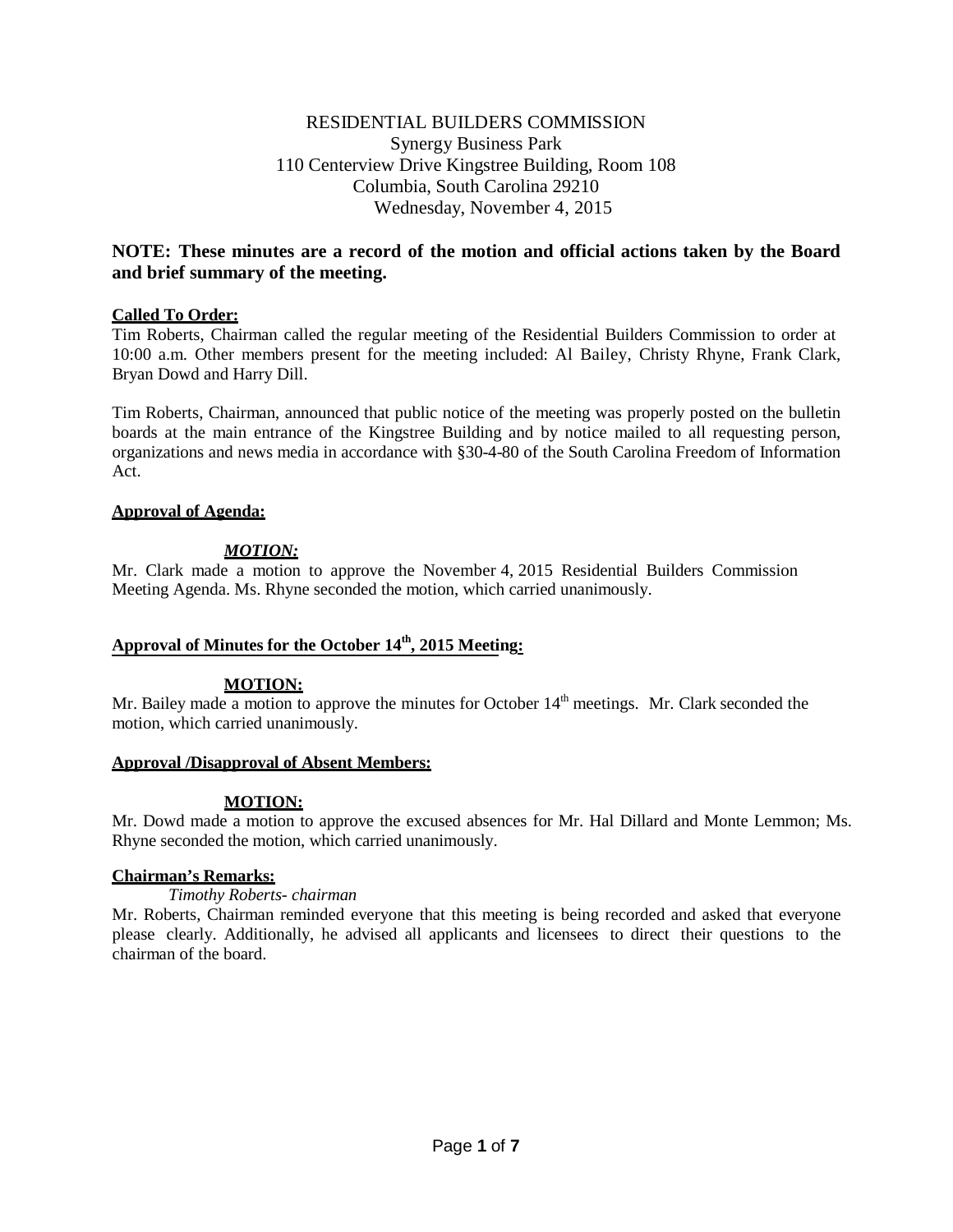#### **Application Reviews:**

#### *Douglas Jeffcoat*

The Commission held an Application Review Hearing regarding Mr. Douglas Jeffcoat. Mr. Jeffcoat appeared before the Commission to present testimony, along with a witness Mr. James Edwards and he waived his right to counsel.

#### *MOTION:*

Mr. Dill made a motion to approve Mr. Jeffcoat's specialty registration. Ms. Rhyne seconded the motion, which carried unanimously.

## *Christopher Lytle*

The Commission held an Application Review Hearing regarding Mr. Christopher Lytle. Mr. Lytle appeared before the Commission to present testimony and waived his right to counsel.

## *MOTION:*

Mr. Dill made a motion to allow Mr. Lytle to sit for the exam. Mr. Bailey seconded the motion, which carried unanimously.

#### *Malinda Antwine*

The Commission held an Application Review Hearing regarding Malinda Antwine. Ms. Antwine appeared before the Commission to present testimony, along with a witness and waived her right to counsel.

## *MOTION:*

Mr. Dowd made a motion to approved Ms. Antwine's Specialty Registration with the conditions that she carry a five thousand dollar bond and provide a New SLED report at next renewal. Ms. Rhyne seconded the motion, which carried unanimously.

#### *Mark Dweck*

The Commission held an Application Review Hearing regarding Matthew Weisbecker. Mr. Weisbecker did not appear before the Commission to present testimony.

#### *MOTION:*

No motions were made.

#### *Casey Craft*

The Commission held an Application Review Hearing regarding Mr. Casey Craft. Mr. Craft appeared before the Commission to present testimony and waived his right to counsel.

#### *MOTION:*

Mr. Bailey made a motion to allow Mr. Craft to sit for the exam. Mr. Dowd seconded the Motion, which carried unanimously.

#### *Brett Glover*

The Commission held an Application Review Hearing regarding Mr. Brett Glover. Mr. Glover did not appear before the Commission to present testimony.

#### *MOTION:*

No motions were made.

#### *Daniel Reed*

*The Commi*ssion held an Application Review Hearing regarding Mr. Daniel Reed. Mr. Reed appeared before the Commission to present testimony and he waived his right to counsel.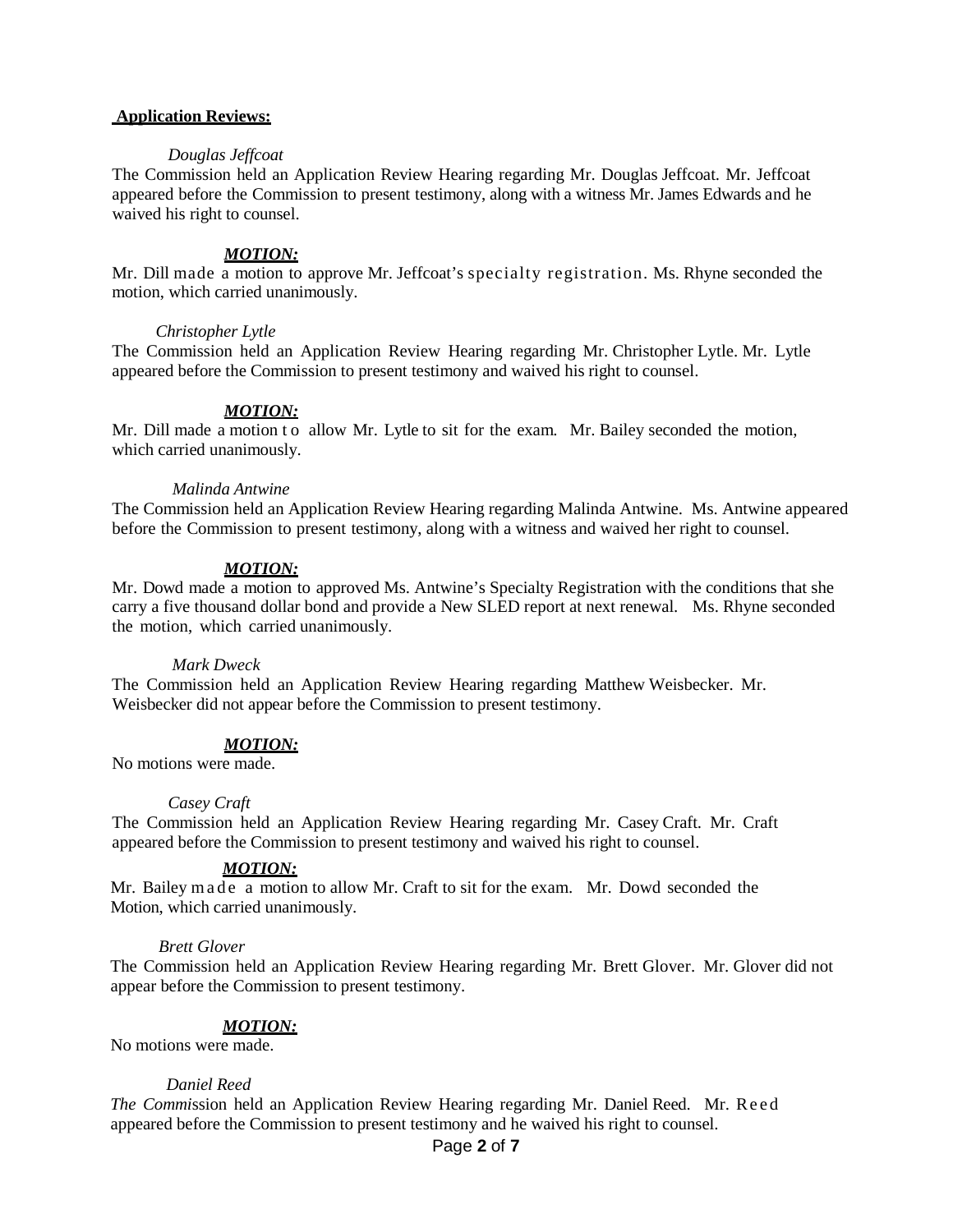## *MOTION:*

Mr. Bailey made a motion to allow him to sit for the Exam. Ms. Rhyne seconded the motion, which carried unanimously.

#### *John Sumbera III*

The Commission held an application review hearing regarding Mr. John Sumbera. Mr. Sumbera appeared before the Commission to present testimony and waived his right to counsel.

#### *MOTION:*

Mr. Bailey made a motion to deny based on lack of hands on experience. Mr. Dowd seconded the motion which carried unanimously.

#### *Scott Fornshell*

The Commission held an application review hearing regarding Mr. Scott Fornshell. Mr. Fornshell appeared before the commission to present testimony and waived his right to counsel.

## *MOTION:*

Mr. Bailey made a motion to allow Mr. Fornshell to sit for the exam. Ms. Rhyne seconded the motion, which carried unanimously.

## *Barry Smith*

The Commission held an application review hearing regarding Mr. Barry Smith. Mr. Smith appeared before the commission to present testimony and waived his right to counsel.

## *MOTION:*

Mr. Bailey made a motion to allow Mr. Smith to sit for the exam. Ms. Rhyne seconded the motion, which did not carry unanimously. Mr. Dowd opposed.

#### *Jahmalar Sanders*

The Commission held an application review hearing regarding Mr. Jahmalar Sanders. Mr. Sanders appeared before the commission to present testimony and waived his right to counsel.

## *MOTION:*

Mr. Dill made a motion to allow Mr. Sanders to sit for the exam. Ms. Rhyne seconded the motion which carried unanimously.

#### *Jason Price*

The Commission held an application review hearing regarding Mr. Jason Price. Mr. Price appeared before the commission to present testimony and waived his right to counsel.

## *MOTION:*

Mr. Bailey made a motion to approve the Specialty registration for Mr. Price. Mr. Dowd seconded the motion, which carried unanimously.

#### *Christopher Yohman*

The Commission held an application review hearing regarding Christopher Yohman. Mr. Yohman appeared before the commission to present testimony and waived his right to counsel.

### MOTION:

Mr. Dowd made a motion to deny Mr. Yohman at this time. Mr. Bailey seconded the motion which carried unanimously.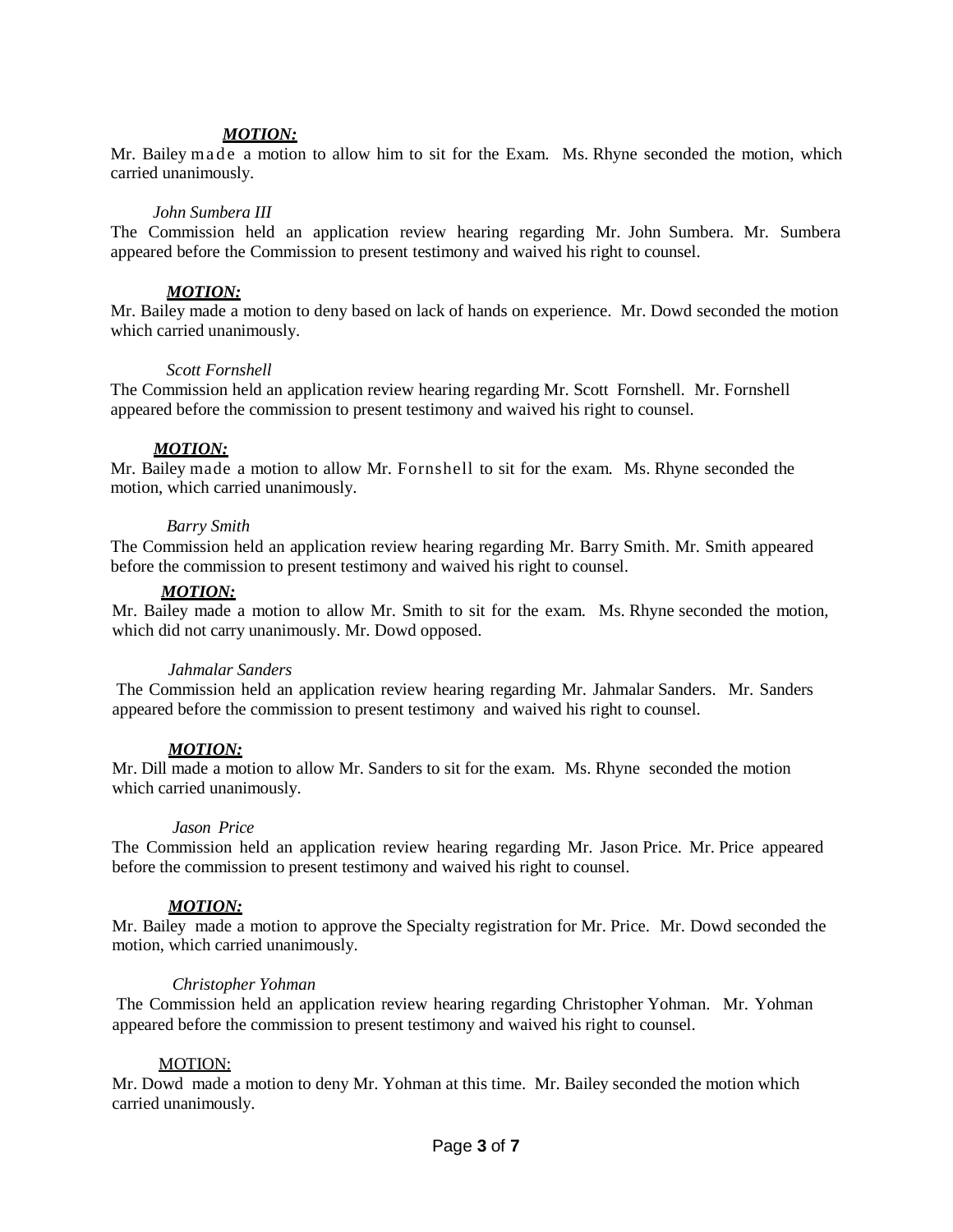### *Joshua Goss*

The Commission held an application review hearing regarding Joshua Goss. Mr. Goss did not appear before the commission to present testimony.

#### MOTION:

No motions were made.

## *Michael Pisaniello*

The Commission held an application review hearing regarding Michael Pisaniello. Mr. Pisaniello appeared before the commission to present testimony and waived his right to counsel.

## MOTION:

Mr. Dowd made a motion to enter into executive session for legal advice regarding the application of Mr. Pisaniello. Ms. Rhyne seconded the motion which carried unanimously.

## MOTION:

Mr. Dowd made a motion to exit executive session after receiving legal advice regarding the application of Mr. Michael Pisaniello. Mr. Bailey seconded the motion which carried unanimously.

## MOTION:

Mr. Bailey made a motion to allow Mr. Pisaniello to sit for the exam with the condition that he shall be required to notify the Commission if any criminal charges are instituted against him . Mr. Dowd seconded the motion which carried unanimously.

## *Matthew Rausch*

The Commission held an application review hearing regarding Matthew Rausch. Mr. Rauch appeared before the commission to present testimony along with his witness Mr. James Outlaw and waived his right to counsel.

#### MOTION:

Mr. Bailey made a motion to allow Mr. Rausch to renew his registration with the condition that he shall be required to notify the Commission of the status and/or resolution of criminal charges pending against him and will be required to re-appear before the full commission if the pending charges result in a criminal conviction. Mr. Dowd seconded the motion which carried unanimously.

## **Final Order Hearings:**

#### *C. Todd Usher Case# 2014-37*

The Board held a Final Order hearing regarding Mr. C. Todd Usher. Mr. Bailey recused himself due to his service as the hearing officer in Mr. Usher's case.

## *MOTION:*

Mr. Dill made a motion to uphold the Hearing Officer's Recommendation. Ms. Rhyne seconded the motion which carried unanimously.

## *Mr. Michael Rider case# 2013-347*

The Board held a Final Order hearing regarding Mr. Michael Rider. Mr. Bailey recused himself due to his services as the hearing officer in Mr. Rider's case.

## *MOTION:*

Mr. Rhyne made a motion to uphold the Hearing Officer's Recommendation. Mr. Dowd seconded the motion which carried unanimously.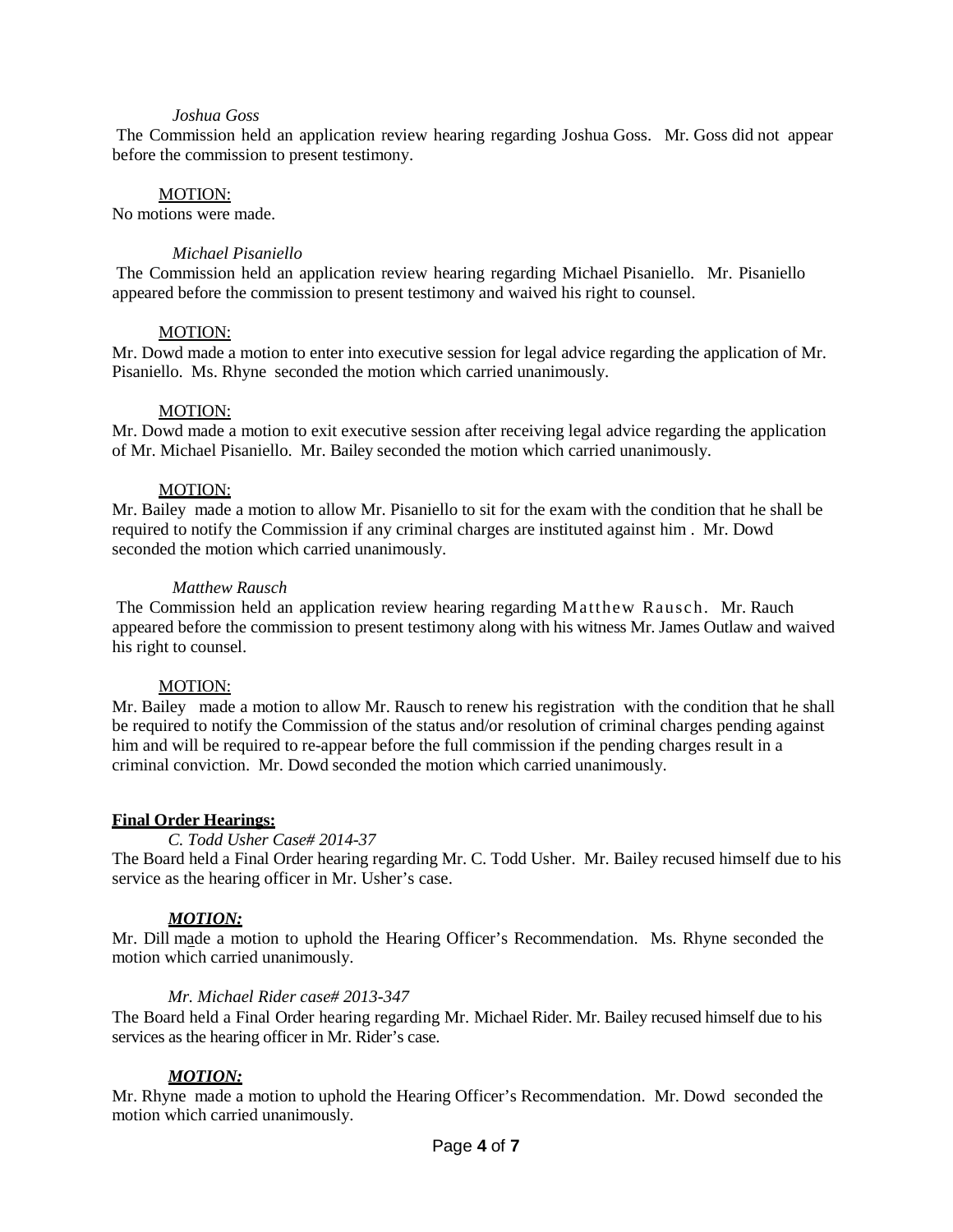## *Mr. Dwight Cause Case# 2014-272*

The Board held a Final Order hearing regarding Mr. Dwight Causey. Mr. Bailey recused himself due to his services as the hearing officer in Mr. Causey's case

## *MOTION:*

Mr. Dowd made a motion to uphold the Hearing Officer's Recommendation. Mr. Dill seconded the motion which carried unanimously.

## *Mr. Stephen Walters case# 2014-215*

The Board held a Final Order hearing regarding Mr. Stephen Walters. Mr. Bailey recused himself due to his services as the hearing officer in Mr. Walters' case

## *MOTION:*

Mr. Dowd made a motion to uphold the Hearing Officer's Recommendation. Ms. Rhyne seconded the motion which carried unanimously.

## *Mr. Robert Guarino case# 2014-499*

The Board held a Final Order hearing regarding Mr. Robert Guarino. Mr. Roberts recused himself due to his services as the hearing officer in Mr. Guarino's case. Mr. Guarino was present at the hearing.

## *MOTION:*

Mr. Dowd made a motion to uphold the Hearing Officer's Recommendation. Mr. Dill seconded the motion which carried unanimously.

## *Mr. Ronald Locklear Case# 2014-477*

The Board held a Final Order hearing regarding Mr. Ronald Locklear. Mr. Roberts recused himself due to his services as the hearing officer in Mr. Locklear's case

## *MOTION:*

Mr. Dowd made a motion to uphold the Hearing Officer's Recommendation. Mr. Dill seconded the motion which carried unanimously.

## **Memorandum of Agreement:**

#### *Mr. Jerome Gregg Case# 2013-387*

Mr. Jerome Gregg appeared before the Commission. Mr. Gregg was represented by Gray Finklea, Esq. Ms. Erin Baldwin, Esq. represented the State. Mr. Finklea and Mr. Gregg answered questions from the Commission. Ms. Baldwin requested that the Commission accept the Memorandum of Agreement. Mr. Dowd recused himself from the hearing,

## *MOTION:*

Mr. Bailey made a motion to accept the Memorandum of Agreement. Respondent is fined a total of Five Hundred Dollars (\$500.00) for the two violations - Two hundred and fifty dollars (\$250.00) for violation of § 40-59-110 and Two hundred and fifty dollars (\$250.00) for violation of § 40-59-240, no letter of reprimand and must carry a Five thousand dollar bond (\$5,000.00) Mr. Dill seconded the motion, which carried unanimously.

Mr. Clark left the meeting at 1:30 pm.

## **Administrator's Remarks for Information:**